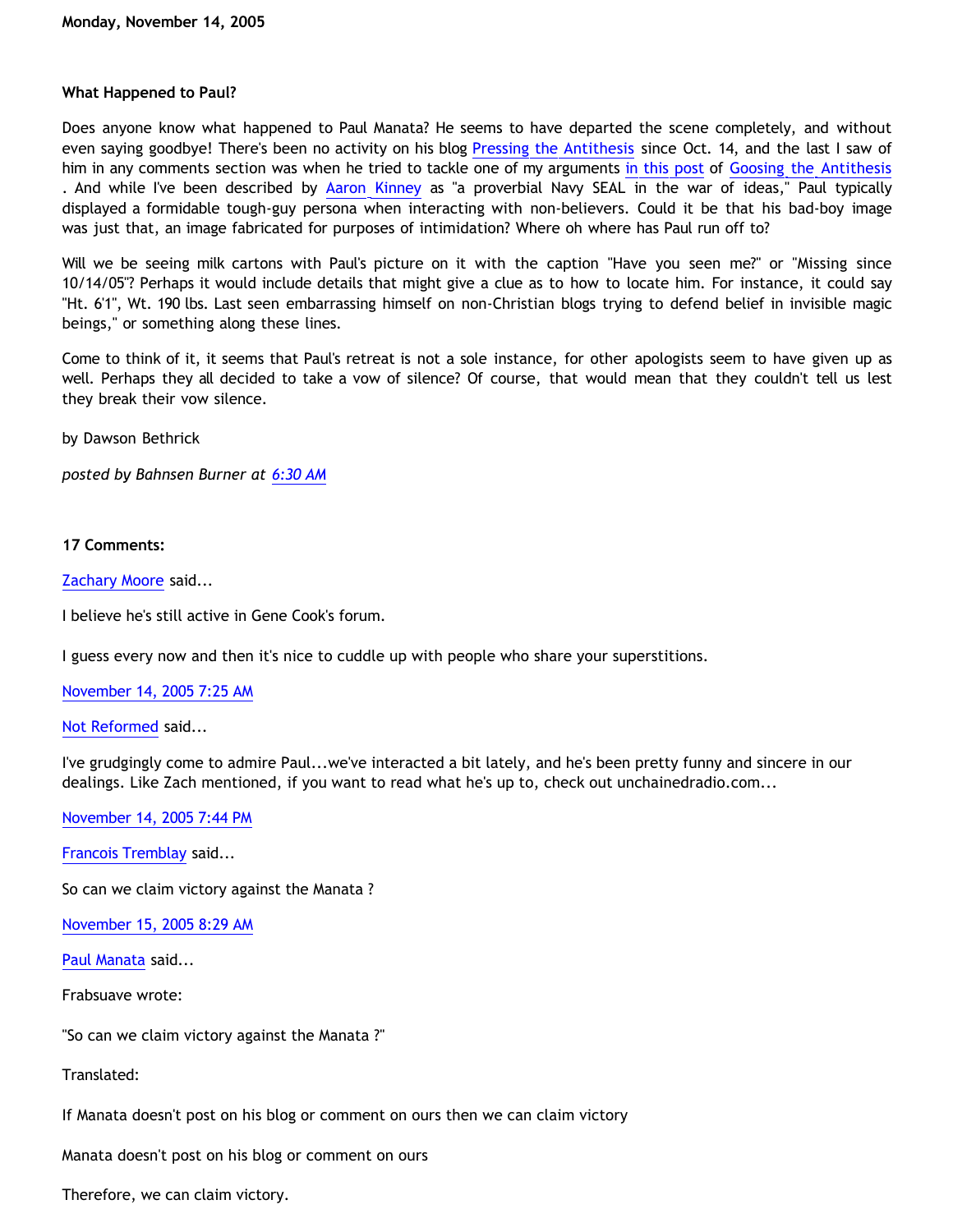Boy, some people will reason anyway just to "win." Franc, good to see you're still good for a laugh you maple syrup eating Canadian.

[November 15, 2005 11:18 AM](http://bahnsenburner.blogspot.com/2005/11/113208233872933015)

[Aaron Kinney](http://www.blogger.com/profile/8138664) said...

Well despite the maple syrup comment, I also have noticed less mean-ness in his correspondence lately. And it looks like he answered the question as to whether he is still around or not.

Maybe hes just tired of 1) losing every argument he has with the reality-based community and 2) pretending that he cannot understand the object-subject relationship. For a guy that writes so much about Any Rand, he better understand it for his own sake... and I know hes not an idiot. He may be wrong, but he isnt stupid. See, he knows that if he admits that he understands the object-subject relationship, then he automatically loses his argument. Thats why he always pretended not to get it.

Hey Paul, why arent you writing on your blog anymore? If you dont wanna write any more blog posts, than at least open the comments back up so OTHER people can write something LOL ;-)

Or at least do something! Christian apologists are dropping like flies nowadays. Youre side is losing lots of ground all across America. Havent you noticed? Dont you care?

[November 15, 2005 2:25 PM](http://bahnsenburner.blogspot.com/2005/11/113209354255077830)

[Bahnsen Burner](http://www.blogger.com/profile/7766918) said...

Paul! There you are! I wondered where you had run off to! I should have figured you sought safe haven at Gene Cook's site. That did not occur to me, and I supposed it was possible that you had secluded yourself in some monastic hide-away accessible only by mule.

Paul wrote: "Boy, some people will reason anyway just to 'win'."

Yes, I know what you mean. I've seen a lot of this kind of behavior before on Christian apologetics boards.

But Paul, I still wonder, if you think it illicit for us to infer from your sudden absence from the blogosphere (without even saying goodbye, even!) that we have been victorious in our skirmishes with you (and other apologists who have likewise departed the scene), what else are we to conclude?

I'm open to suggestions.

Regards, Dawson

[November 16, 2005 6:01 AM](http://bahnsenburner.blogspot.com/2005/11/113214969749815276)

[Christian Theist](http://www.blogger.com/profile/13040841) said...

Just for the record, I did NOT deconvert. I'll never give up on Jesus Christ. It's simply that my personal life has become so busy that blogging is impossible; and if I am blogging, I probably should be doing something else.

So, yes, [Aaron Kinney was wrong](http://killtheafterlife.blogspot.com/2005/10/atheist-presupposes-theists-de.html) to "presuppose" my deconversion.

Of course I can't leave the blog world behind entirely; I had to come around again and see what the atheists were up to. Looks like the conversation is dying down around here.

And whoever did what they did with my former URL, well, their character is made clear with what they did.

[November 18, 2005 7:07 PM](http://bahnsenburner.blogspot.com/2005/11/113236962115140639)

[Frank Walton](http://www.blogger.com/profile/10663796) said...

Dawson obviously can't stand the fact that Paul Manata defeated the crap out of Dawson's useless arguments against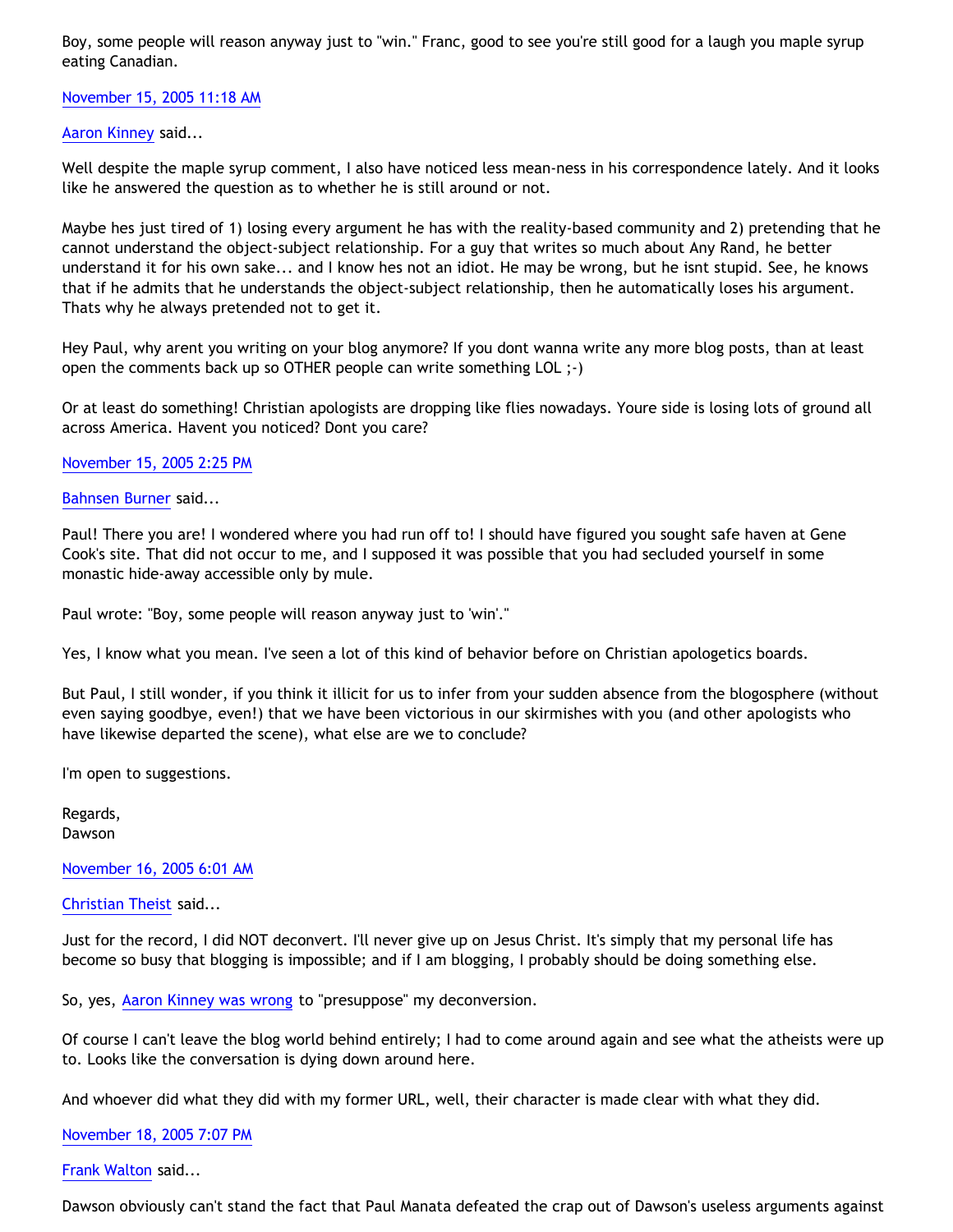presuppositionalism. So, what does Dawson do? He makes a fake claim that Paul may have been defeated. Typical.

[November 19, 2005 11:17 PM](http://bahnsenburner.blogspot.com/2005/11/113247103965617642)

[groundfighter76](http://www.blogger.com/profile/8210797) said...

Well it looks like the you guys were wrong again.

[November 22, 2005 1:36 PM](http://bahnsenburner.blogspot.com/2005/11/113269541261281868)

[Francois Tremblay](http://www.blogger.com/profile/7715861) said...

Whine whine whine, not tired enough of getting your ass kicked by Dawson eh ?

[November 22, 2005 7:39 PM](http://bahnsenburner.blogspot.com/2005/11/113271715950520104)

[groundfighter76](http://www.blogger.com/profile/8210797) said...

Who is whining? No one has gotten their 'ass kicked' by Dawson. I'm just pointing out that you guys are wrong, but what's new.

[November 22, 2005 8:11 PM](http://bahnsenburner.blogspot.com/2005/11/113271908848957238)

[Bahnsen Burner](http://www.blogger.com/profile/7766918) said...

GF76: "I'm just pointing out that you guys are wrong, but what's new."

Who is "you guys" and on specifically what are they "wrong"? You offer no details, but must not be talking about me, for you've not pointed out anything that is "wrong" in my blog. For instance, I wrote that there's been no activity on [Paul's blog](http://presstheantithesis.blogspot.com/) since Oct. 14. I just checked again, and this is still true. I wasn't wrong about possibly seeing Paul's picture on a milk carton, for just last week I saw one just as I had forecasted! (Though I underestimated his weight... Paul's been packing on the pounds lately it appears.)

Really, GF76, my blog entry consists essentially of questions, and Zachary Moore and Not Reformed both offered answers pretty quickly. Now the theists come out with their catcalls from the sidelines, as usual having nothing intelligent to say, still holding their heads in the dark cave of denial.

Really, what's the fuss?

Regards, Dawson

[November 23, 2005 3:54 AM](http://bahnsenburner.blogspot.com/2005/11/113274686410205301)

[groundfighter76](http://www.blogger.com/profile/8210797) said...

\*yawn\* whatever dawson...

[November 23, 2005 6:19 AM](http://bahnsenburner.blogspot.com/2005/11/113275555630492968)

[Bahnsen Burner](http://www.blogger.com/profile/7766918) said...

Go back to sleep, GF. You obviously have nothing of value to contribute while in the stupor of your perpetual drowsiness.

[November 23, 2005 6:25 AM](http://bahnsenburner.blogspot.com/2005/11/113275592017171235)

[groundfighter76](http://www.blogger.com/profile/8210797) said...

good one dawson...

[November 23, 2005 6:46 AM](http://bahnsenburner.blogspot.com/2005/11/113275719487387137)

[Jerry](http://www.blogger.com/profile/12959741) said...